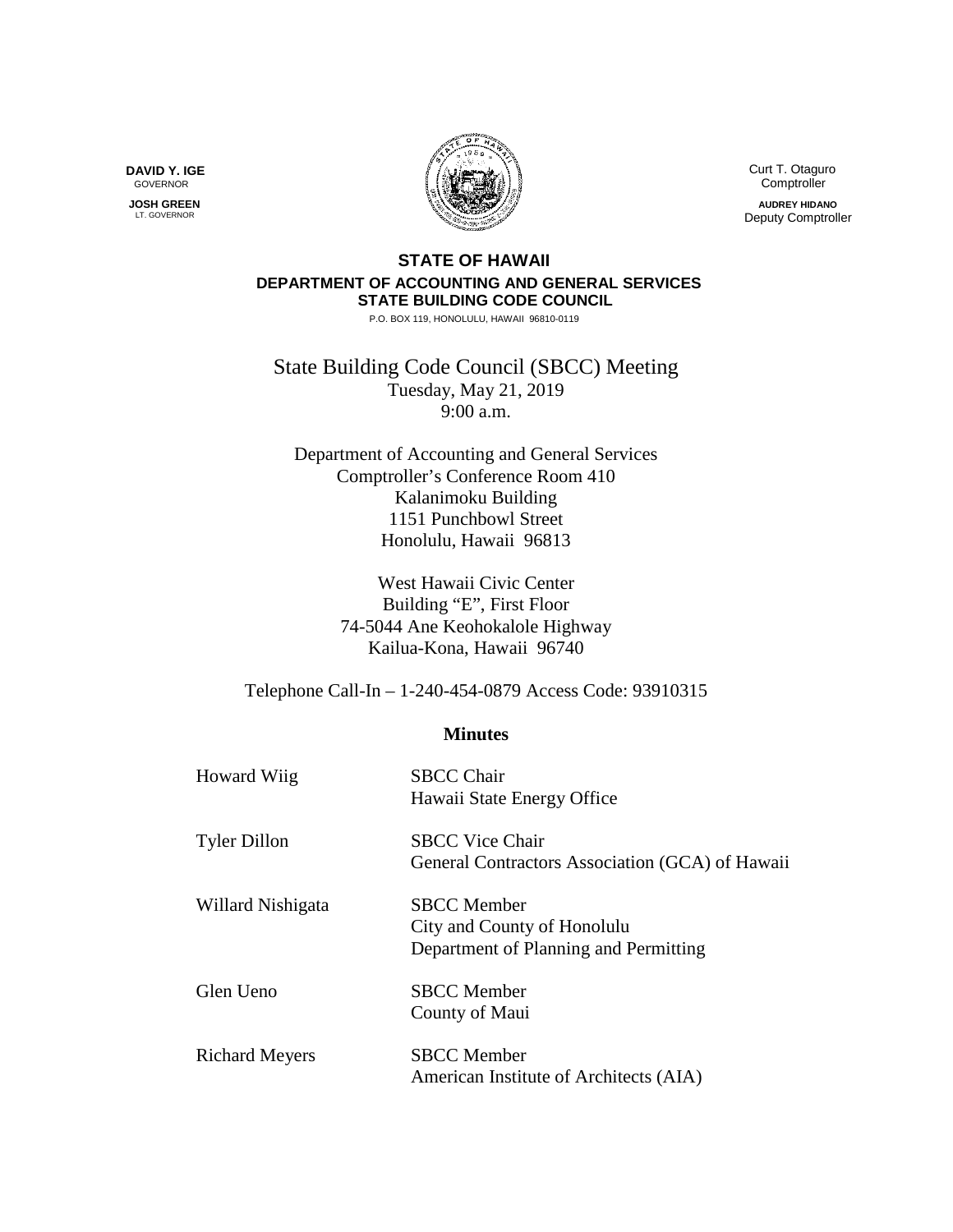| Lloyd Rogers                | <b>SBCC</b> Member<br><b>State Fire Council</b>                                                |
|-----------------------------|------------------------------------------------------------------------------------------------|
| Gregg Serikaku              | <b>SBCC</b> Member<br>Subcontractors Association of Hawaii                                     |
| Lyle Carden                 | <b>SBCC</b> Member<br>Structural Engineers Association of Hawaii<br>(SEAOH)                    |
| Dennis Mendoza              | <b>SBCC</b> Member<br>Department of Labor and Industrial Relations<br>Elevator Division (DLIR) |
| <b>Members Not Present:</b> |                                                                                                |
| Neal Tanaka                 | <b>SBCC</b> Member<br>Hawaii County Department of Public Works                                 |
| Douglas Haigh               | <b>SBCC</b> Member<br>County of Kauai                                                          |
| <b>Other Attendees</b>      |                                                                                                |
| Stella Kam                  | Deputy Attorney General                                                                        |
| Mark Kennedy                | <b>Building Industry Association of Hawaii</b><br>Haseko Project Manager                       |
| Kraig Stevenson             | International Code Council (ICC)                                                               |
| Ryan Kobayashi              | Laborers Local 368                                                                             |
| Sehun Nakama                | Hawaii Energy                                                                                  |
| Kika Bukoski                | Plumbers and Fitters Local 675                                                                 |
| Michelle Wong               | Tileco Inc.                                                                                    |
| Leanne Ogata                | Tileco Inc.                                                                                    |
| <b>Tim Caires</b>           | Captain Honolulu Fire Department                                                               |
| Chris Delaunay              | Pacific Resource Partnership                                                                   |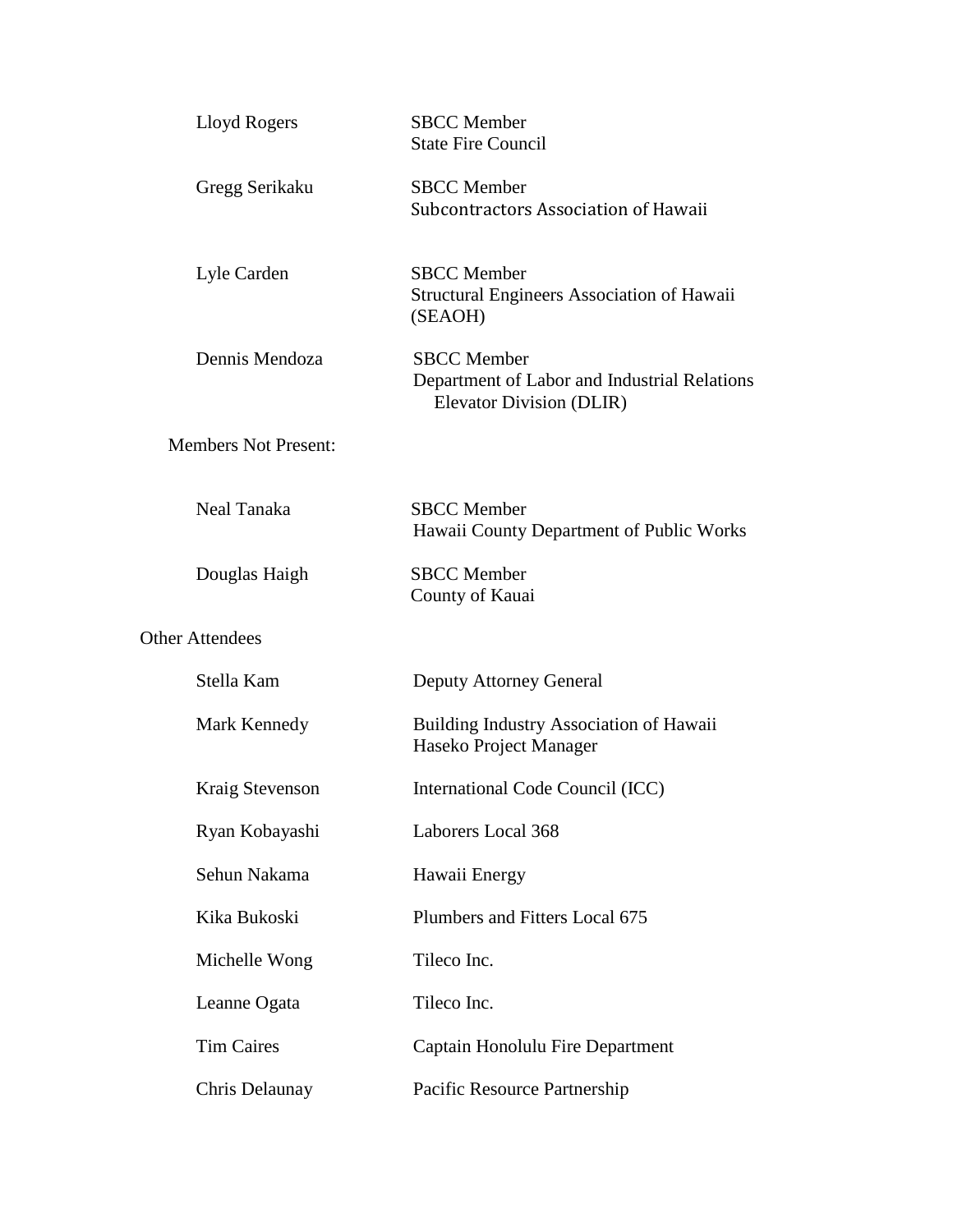Socrates Bratakos Assistant Chief Honolulu Fire Department

Joy Kimura Laborers and Employers Cooperation and Education Trust Fund

- 1. Call to Order 9:05
- 2. Introductions and Public Comments
	- a. Member Rogers passed around the Governor's Proclamation designating May 2019, as Building Safety Month.
	- b. Member Carden stated that if there are any proposals to the International Building and Residential Codes 2018 edition, they should be submitted to the investigative committee for review.
- 3. Review and approval of amended minutes of the March 19, 2019, and the minutes of the April 16, 2019 meeting.

**Motion:** Vice Chair Dillon motioned to approve the amended March 19, 2019, meeting minutes. The motion was seconded by member Carden and unanimously approved.

**Motion:** Vice Chair motioned to approve the April 16, 2019, meeting minutes. The motion was seconded by member Carden and unanimously approved.

4. Presentation on the International Existing Building Code (IEBC)

Kraig Stevenson of the International Code Council provided a handout and presented an overview of the UEBC that provides three compliance options for alterations of existing buildings: prescriptive, work area, and performance methods. An exception allows alterations to be done under the code adopted at the time of construction with code official approval. The prescriptive method is the most conservative, work area has three levels of alterations, and performance evaluates 21 safety parameters using a point based system. This code attempts to provide solutions to renovated buildings which are unable to meet the requirements of current codes. Adequate means of egress, safe interior finishes, accessibility, fire protection, and changes in occupancy, among other factors, impacts the level of code compliance options.

Mr. Stevenson also provided a handout and gave an overview of the significant changes from the International Energy Conservation Code 2015 to 2018 editions. They included changes to hotel key cards or network controls, occupant sensors, multi-family high efficacy lighting, luminaire level lighting, and interior and exterior lighting systems.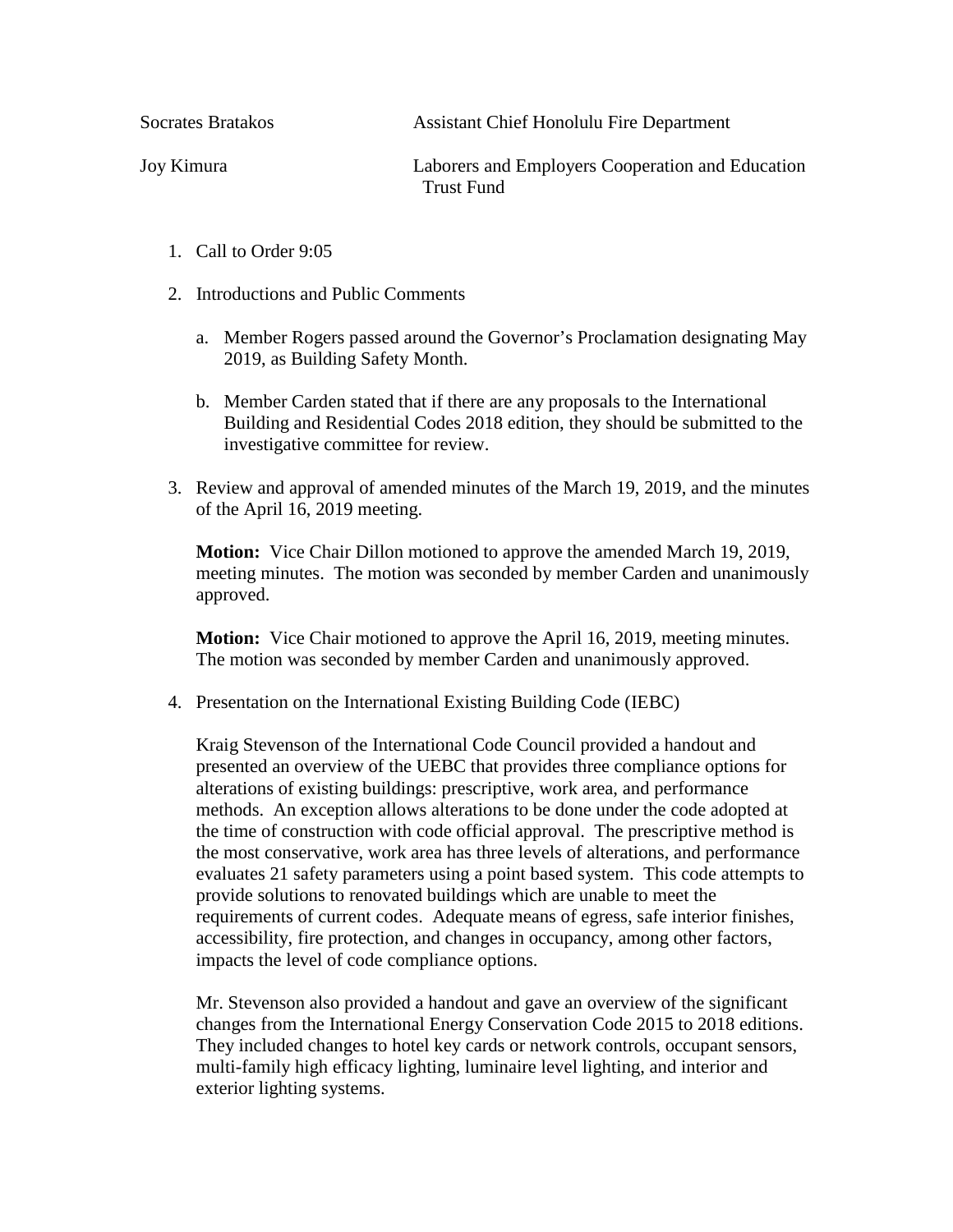5. Discussion of Administrative Coordination

Status of the Federal Emergency Management Agency Grant Procurement

Chair reported that the grant procurement went out for bid and two proposals were submitted. One more proposal is still needed.

6. Discussion of Adoption of the International Plumbing Code as an Alternate Code

The Subcommittee of Building Officials SBO has been requested to review the proposal from the General Contractors Association of Hawaii and the proposed amendments submitted by investigative committee chair.

7. Discussion of 2019 Legislation

A bill to provide energy storage training through the Hawaii community colleges for the counties passed. A Senate Concurrent Resolution that would create a task force of interested stakeholders to study the cost of residential sprinklers also passed.

- 8. Updates from the Investigative Committees:
	- a. Investigative committee for the Structural Provisions for the IBC and the IRC

Member Carden stated that the committee updated the special inspection form to the IBC 2018 edition. It also discussed incorporating the IRC 2012 amendments into the 2018 edition.

b. Investigative committee for the Non-Structural Provisions of the IBC and the IRC.

Member Meyer stated the committee will be meeting with Honolulu's Department of Planning and Permitting to review the IBC 2018 edition. The review of the IRC 2018 edition is almost complete.

c. Investigative committee for the International Energy Conservation Code (IECC)

Chair stated that the review of the IECC 2018 edition has begun. He attended national code hearings for the 2021 edition, which continues to require electric vehicle charging stations in buildings with parking. Proposals would improve commercial building energy efficiency by eight percent and residential by two percent. New residences would also have more efficient water heating requirements.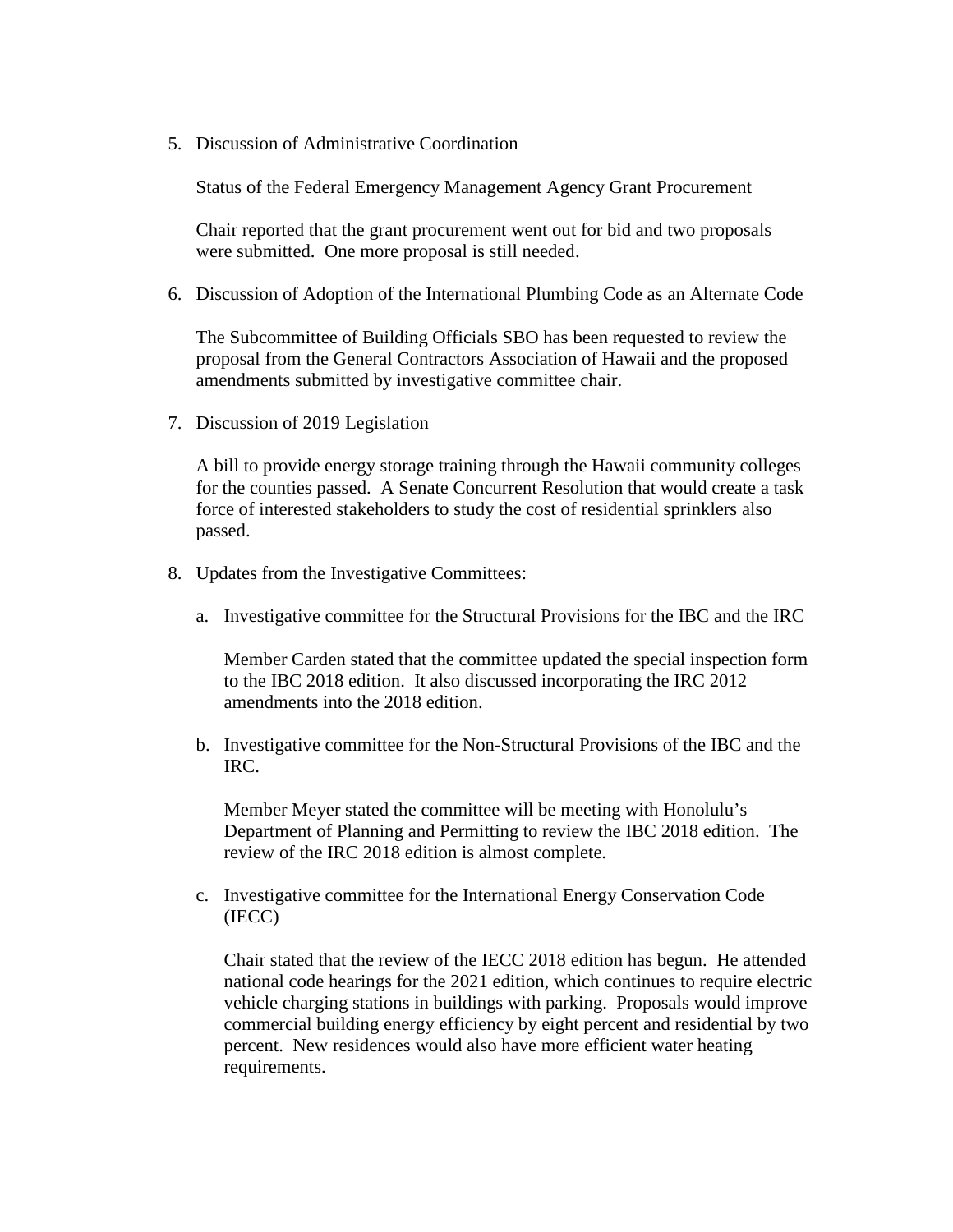d. Investigative committee for the Uniform Plumbing Code

The proposed amendments to the UPC 2018 edition were reviewed by the SBO and solicited comments were requested from the committee.

e. Investigative committee for the Green Code

There was not update.

f. Investigative committee for the Mechanical Code

There was no update.

g. Investigative committee for the State Fire Code

Member Rogers reported that the committee met on April 23-24, 2019, and is reviewing the draft amendment package to the National Fire Protection Association Fire Code 2018 edition. If the committee approves the package, it may be ready for the State Fire Council's review and approval at its quarterly meeting to be held on June 25-26, 2019.

h. Investigative committee for the Energy Efficiency Code Coordination

There was no update.

i. Investigative committee for the State Elevator Code

Member Mendoza reported that the committee will be meeting with the fire service to discuss elevator emergency procedures.

j. Investigative committee for the International Existing Building Code and the Swimming Pool Code

The committee met three times and reviewed the requirements in the UPC and ICC swimming pool codes 2018 editions. They also met together with the Department of Health (DOH), who is hoping to update their administrative rules on swimming pools. The DOH rules deal with water quality and the codes deals primarily with construction. The committee may complete its review after its next meeting.

k. Investigative committee for Boiler and Pressure Vessels

There was no update.

9. Update on communication and training